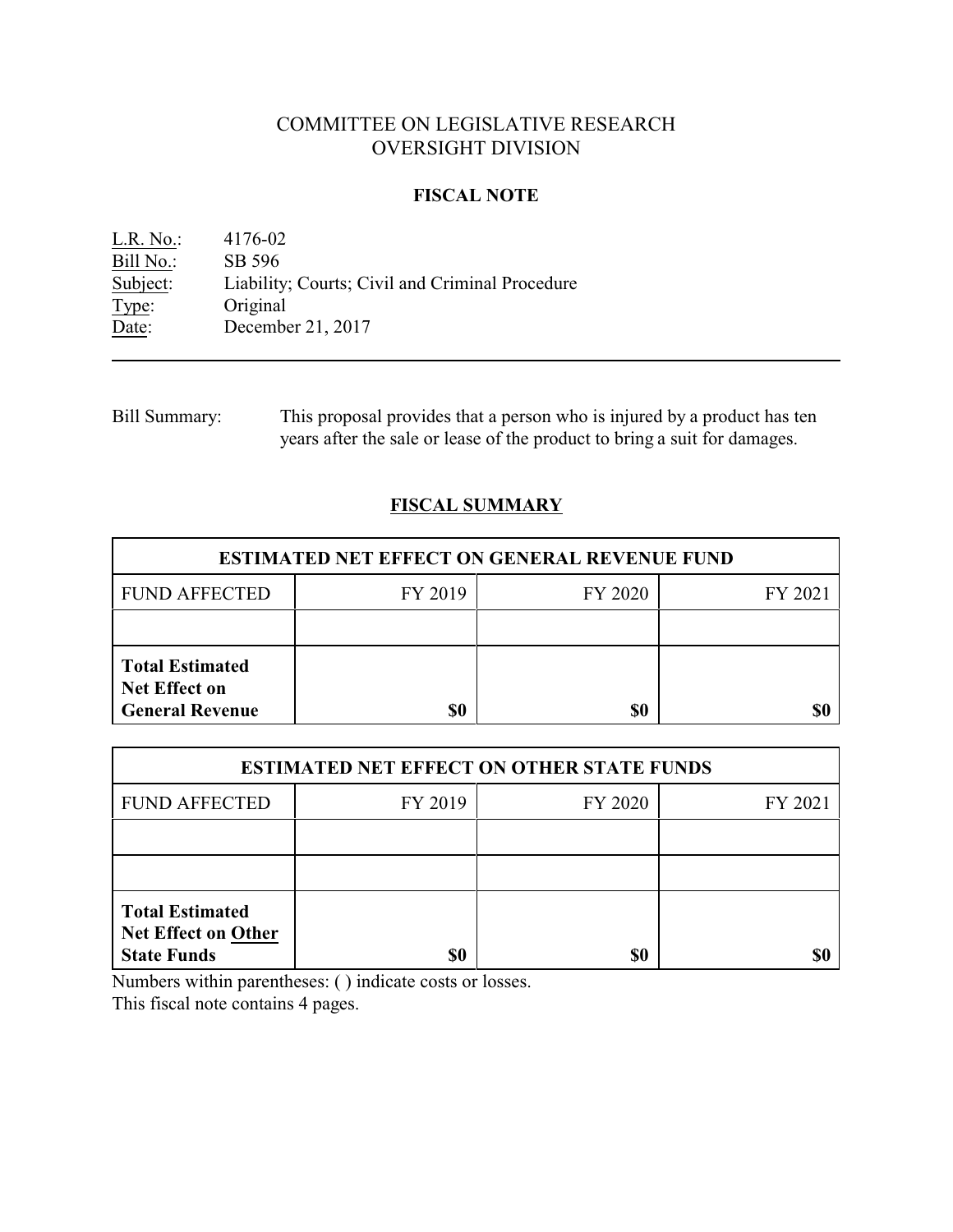L.R. No. 4176-02 Bill No. SB 596 Page 2 of 4 December 21, 2017

| <b>ESTIMATED NET EFFECT ON FEDERAL FUNDS</b>                        |         |         |         |  |
|---------------------------------------------------------------------|---------|---------|---------|--|
| <b>FUND AFFECTED</b>                                                | FY 2019 | FY 2020 | FY 2021 |  |
|                                                                     |         |         |         |  |
|                                                                     |         |         |         |  |
| <b>Total Estimated</b><br>Net Effect on All<br><b>Federal Funds</b> | \$0     | \$0     |         |  |

| <b>ESTIMATED NET EFFECT ON FULL TIME EQUIVALENT (FTE)</b>    |         |         |         |  |
|--------------------------------------------------------------|---------|---------|---------|--|
| <b>FUND AFFECTED</b>                                         | FY 2019 | FY 2020 | FY 2021 |  |
|                                                              |         |         |         |  |
|                                                              |         |         |         |  |
| <b>Total Estimated</b><br><b>Net Effect on</b><br><b>FTE</b> |         |         |         |  |

 $\Box$  Estimated Net Effect (expenditures or reduced revenues) expected to exceed \$100,000 in any of the three fiscal years after implementation of the act.

| <b>ESTIMATED NET EFFECT ON LOCAL FUNDS</b> |         |         |        |
|--------------------------------------------|---------|---------|--------|
| <b>FUND AFFECTED</b>                       | FY 2019 | FY 2020 | FY 202 |
| Local Government                           | \$0     | \$0     | \$0    |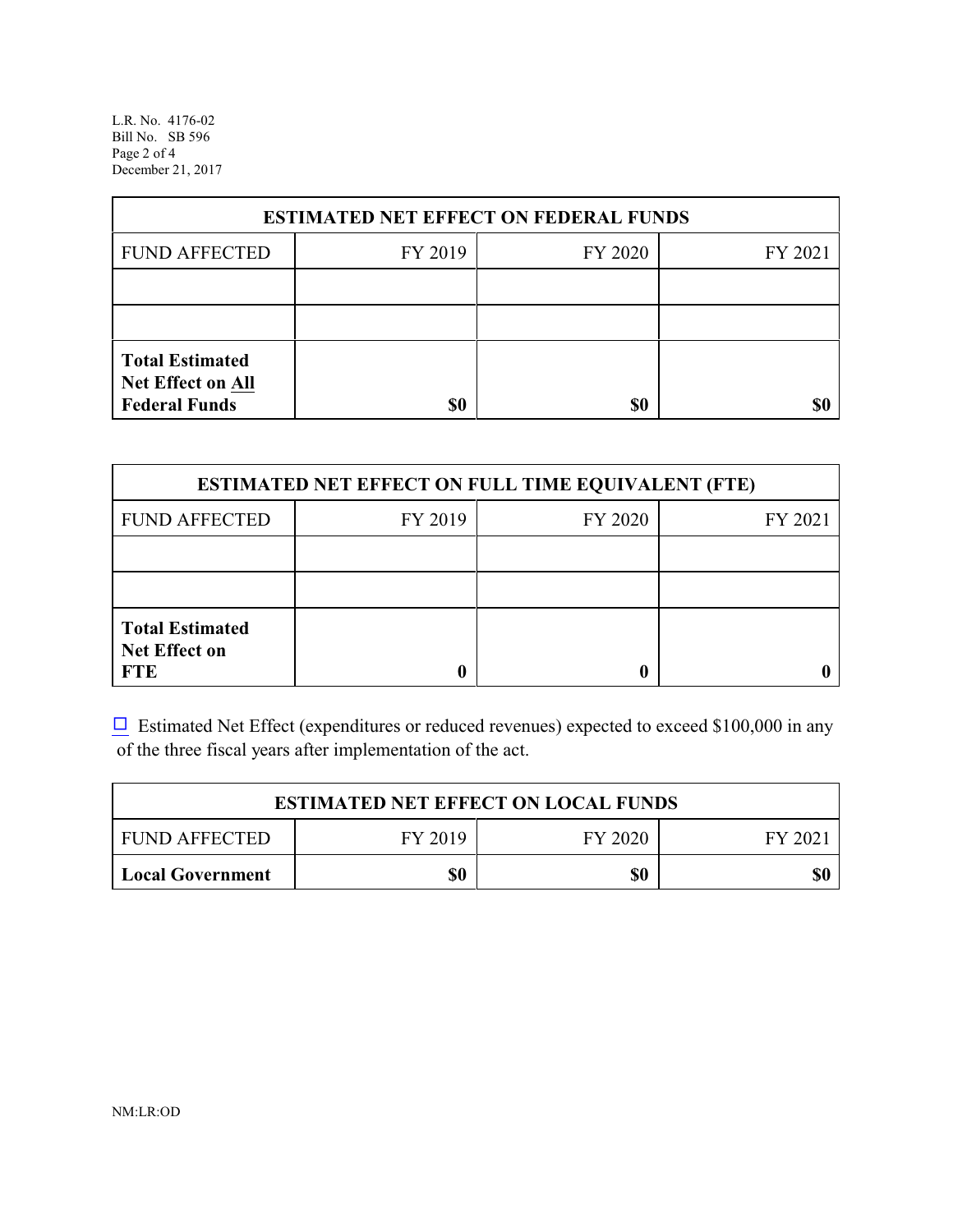L.R. No. 4176-02 Bill No. SB 596 Page 3 of 4 December 21, 2017

#### **FISCAL ANALYSIS**

#### ASSUMPTION

Officials at the **Office of the Attorney General (AGO)** assume that any potential costs arising from this proposal can be absorbed with existing resources. The AGO may seek additional appropriations if there is a significant increase in litigation.

Officials at the **Office of the State Courts Administrator** assume there may be some impact but there is no way to quantify that currently. Any significant changes will be reflected in future budget requests.

Officials at the **Office of Administration's Division of General Services** and the **Division of Purchasing**, the **Department of Insurance, Financial Institutions and Professional Registration** and the **State Tax Commission** each assume no fiscal impact to their respective agencies from this proposal.

| FISCAL IMPACT - State Government | FY 2019<br>$(10 \text{ Mo.})$ | FY 2020    | FY 2021                       |
|----------------------------------|-------------------------------|------------|-------------------------------|
|                                  | <u>\$0</u>                    | <u>\$0</u> | $\underline{\underline{\$0}}$ |
| FISCAL IMPACT - Local Government | FY 2019<br>$(10 \text{ Mo.})$ | FY 2020    | FY 2021                       |
|                                  | <u>\$0</u>                    | <u>\$0</u> | <u>\$0</u>                    |

#### FISCAL IMPACT - Small Business

There could be a direct fiscal impact to small businesses as a result of this proposal.

#### FISCAL DESCRIPTION

The proposed legislation appears to have no direct fiscal impact.

This legislation is not federally mandated, would not duplicate any other program and would not require additional capital improvements or rental space.

NM:LR:OD